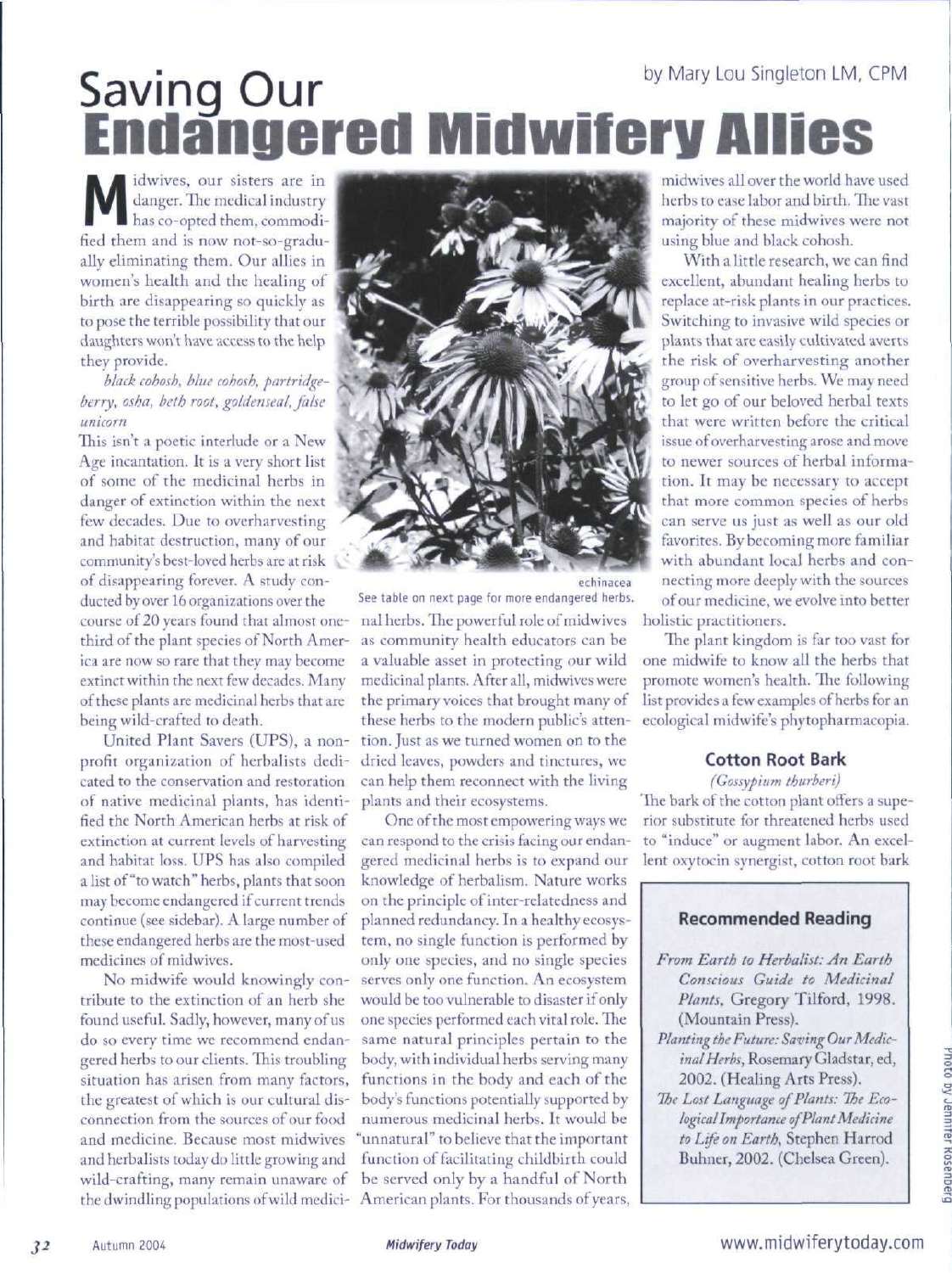makes tissues that respond to oxytocin more sensitive to the hormone. Give 30 to 60 drops ot the fresh bark tincture under the tongue up to every half hour to promote labor in overdue moms, augment a sluggish labor or help induce let-down in women struggling with low milk production. One-half teaspoon of the tincture can be given for delayed placenta] delivery or postpartum hemorrhage. Most midwives who try cotton root bark find that it works as well as or better than blue cohosh and black cohosh. Purchase only organically grown cotton root bark, because conventional cotton farming is pesticide intensive.

#### **Shepherd's Purse**

*(Capsella bursa-pastoris)* The weedy, ubiquitous shepherd's purse is an incredible ally to homebirth moms and midwives. A powerful oxytocin synergist, pelvic vasoconstrictor and hemostatic, this little mustard plant seems divinely designed for treating delayed placental delivery, postpartum hemorrhage and

bleeding from perineal lacerations. One teaspoon of the fresh, whole-plant tincture under the tongue or sipped in a cup of tea should help deliver a sticky placenta or staunch fourth-stage bleeding. Multiple doses can be given without risk of toxicity. Shepherd's purse combines well with cotton root bark. Some midwives and herbalists recommend shepherd's purse for augmenting stalled labor after 8 cm dilation, giving 1/2 to one teaspoon tincture in warm water to treat transitional plateaus. Other herbalists disagree with this use, citing the possibility of placental insufficiency due to the vasoconstricting effects of shepherd's purse.

#### **Motherwort**

*(I.eoiwrus cardiaca)*

The renowned herbalists of UPS, including Susun Weed, Michael Moore, James Green and Rosemary Gladstar, recommend motherwort as a substitute for blue cohosh, black cohosh, false unicorn, trillium, partridgeberry and wild yam. spoon chopped herb steeped in two cups Incredibly easy to grow, motherwort is of hot water up to every half hour. Most

a superior herb for women, serving multiple interrelated functions in the body. It soothes and calms the nervous system, while balancing the hormones of the endocrine system, making it an excellent remedy for post-date pregnancies with contributing emotional factors. It helps coordinate effective uterine contractions and aids women suffering from transitional plateaus in dilation. Motherwort can help women relax enough to move through emotional blocks that may be contributing to non-progressive labor. In China, motherwort has been used for centuries to treat vaginismus and pelvic floor rigidity in labor. Its antispasmodic properties make motherwort a lovely remedy for severe menstrual cramps and painful prodromal labor. Motherwort also helps strengthen and regulate cardiovascular function and combines well with hawthorn for treating heart palpitations. Dosage for motherwort is 30 to 60 drops of tincture under the tongue or one tea-

## Endangered Herbs

The United Plant Savers (UPS) has identified the following herbs as being at risk of extinction in the wild, if current levels of harvesting continue.

#### These herbs are on the UPS "to watch" list, meaning they may soon become critically endangered due to habitat destruction and overharvesting.

Arnica (Arnica spp.) Calamus root (Acorus calamus) Cascara sagrada (Rhamnus purshiana) Chaparro (Castela emoryi) Elephant tree (Bursera microphylla) Gentian (Gentiana spp.) Goldthread (Coptis spp.) Lobelia (Lobelia spp.) Maidenhair fern (Adiantum pedatum) Mayapple (Podophyllum peltatum) Oregon grape root (Mahonia spp.) Partridgeberry (Mitchella repens) Pink root (Spigelia marilandica) Pipsissewa {Chimaphila umbellata) Pleurisy root (Asclepius tuberosa) Spikenard {Aralia racemosa, A. californica) Stillengia (Stillengia sylvatica) Stoneroot (Collinsonia canadensis} Stream orchid (Epipactis gigantea) Turkey corn (Dicentra canadensis) White Sage (Salvia apiana) Wild Indigo (Baptisia tinctoria) Yerba Mansa (Anemopsis californica) Yerba Santa (Eriodictyon californica)

#### www.midwiferytoday.com **33** Midwifery Today Midwifery Today

American ginseng (Panax quinquefolius) Black cohosh (Actea racemosa, formerly Cimicifuga racemosa) Bloodroot (Sanguinaria canadensis) Blue cohosh (Caulophyllum thalictroides) Echinacea (Echinacea spp.) Eyebright (Euphrasia spp.) False unicorn or Helonias root (Chamaelirium luteum) Goldenseal (Hydrastis canadensis) Kava kava (Piper methysticum) Lady's slipper orchid (Cypripedium spp.) Lomatium (Lomatium dissectum) Osha (Ligusticum spp.) Peyote {Lophophora williamsii) Slippery elm (Ulmus rubra) Sundew (Drosera spp.) Trillium or beth root {Trillium spp.) True unicorn (Aletris farinosa) Venus flytrap (Dionaea muscipula) Virginia snakeroot (Aristolochia serpentaria) Wild yam (Dioscorea spp.)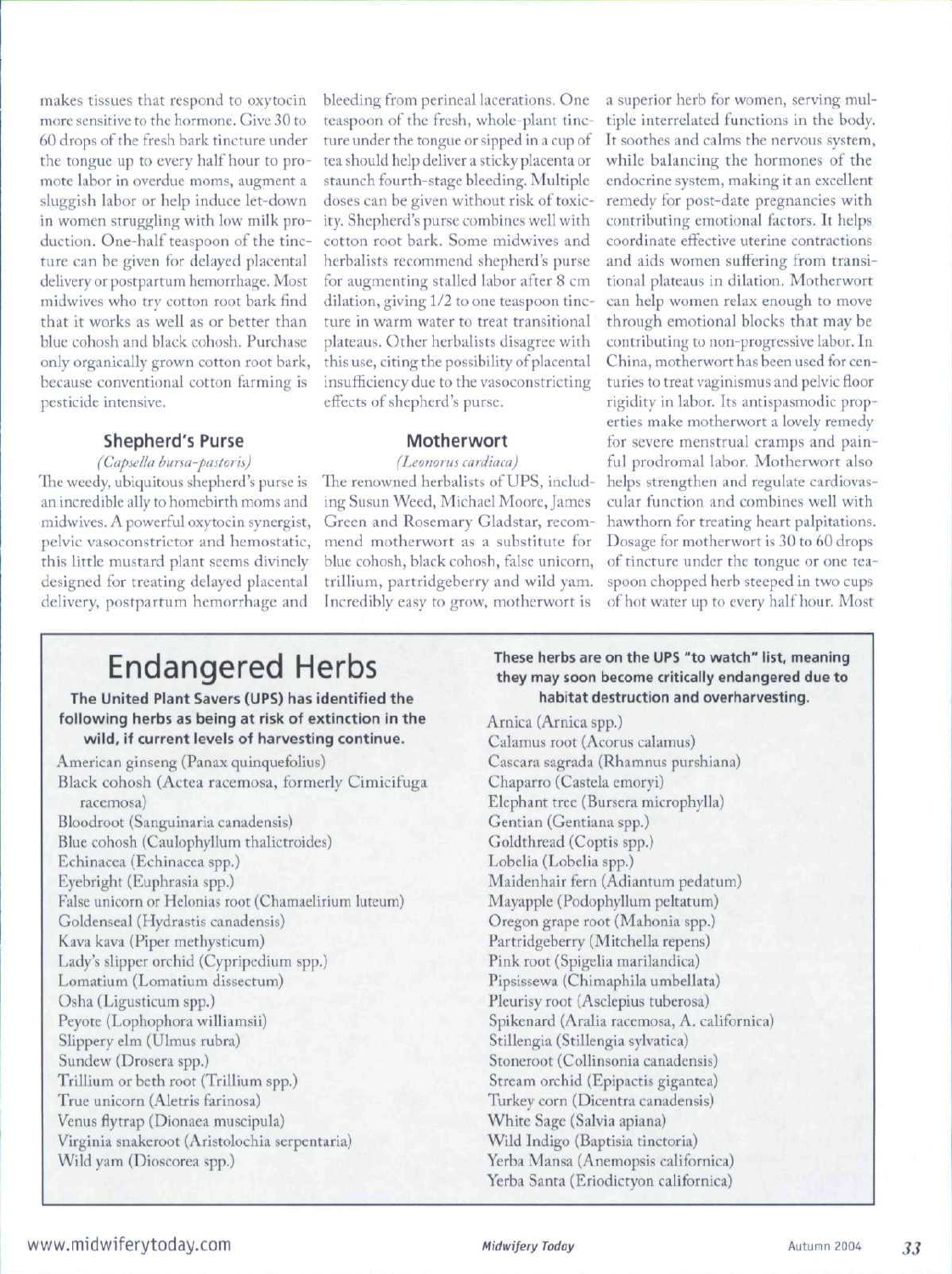

red raspberry leaf

people find the taste of motherwort tea to be bitter and unpleasant, so you may want to use only the tincture in your practice.

#### **Chaste Tree Berry**

*(Vitex agnus-castus)* If you recommend wild yam to increase progesterone levels, you will get far better results by switching to chaste tree berry tincture. The human body cannot convert the progesterone precursors in wild yam, a critically endangered herb, to actual progesterone in the body. Many studies, however, show that chaste tree berry taken internally increases serum progesterone levels in women with low amounts of the hormone. Chaste tree has a regulatory effect on the pituitary gland and will not significantly increase hormone levels in women who already have adequate pituitary secretion. Considered safe during pregnancy, chaste tree berry is commonly prescribed in Germany to help prevent miscarriage in women with corpus luteum insufficiency. Because it helps regulate all pituitary hormones, chaste tree can be used in conjunction with other herbs as part of a labor preparation formula to be taken after 34 weeks gestation. Chaste tree is an excellent regulatory and tonie herb for all seasons of womanhood. Dosage is 1/2 to one teaspoon of tincture twice a day.

## **Red Raspberry Leaf**

*(Riibus idaeus)* Prevention being the best cure, drinking red raspberry leaf tea daily throughout pregnancy may lower the need for more heroic herbs in labor. Although it isn't as exotic as the endangered species that make up the "six weeks" formulas and PN6-type labor preparation compounds, red raspberry remains an excellent and effective partis preparator.(l) Raspberry is an astringent, nutritive, smooth muscle tonic that tonifies the digestive, endocrine and female reproductive systems. Red raspberry leaf contains flavonoids, which improve venous, capillary and smooth muscle tone and function. It is a perfect substitute for the potentially threatened partridgeberry, another uterine tonic and astringent. Red raspberry may lower the risk of dysfunctional labor and hemorrhage. It also has anti-

emetic properties, making it useful in treating morning sickness. Dosage is at least one cup of strong raspberry tea {one tablespoon herb per cup of bot water) daily.

Several studies have shown no difference in labor and birth outcomes between women taking red raspberry and those taking a placebo. These studies, however, studied the effects of encapsulated, dried raspberry leaf, while the traditional use of the herb is as a strong tea. Many preg-with red raspberry and lemon balm to

nant women have decreased gastric secretions in pregnancy and may not be able to break down gelatin capsules and pills to effectively utilize the herbs contained within. Midwives have used red raspberry

tea for centuries to support and nurture pregnant women. Part of the healing property of any tea is the intentionality and patience required to prepare our own medicine. Many holistic healers believe that the dedication necessary to prepare herbal teas makes them more effective than pills and capsules. While we don't have a study evaluating the effectiveness of the traditional use of red raspberry in pregnancy, we can trust the wisdom of our midwifery ancestors and use this herb to promote women's health and wellness.

#### **Lemon Balm**

*{Melissa officinalis)*

Named for the European goddess of the bees, lemon balm is a superior herb with numerous beneficial properties and no contraindications. Lemon balm relaxes

the nervous system without sedating and has an uplifting effect on mood. People have used it for centuries to prevent and treat depression and anxiety. Add it to postpartum tonics to lower the incidence of baby blues. Like red raspberry, lemon balm contains flavonoids that support smooth muscle, capillary and venous tone, possibly lowering the risk of varicose veins and hemorrhage. A digestive tonic, lemon balm provides relief from nausea and flatulence. Lemon balm is also a very effective antiviral, specific to the herpes family of viruses. Constituents of lemon balm bind to herpes receptor sites, helping to lower the risk of outbreaks by keeping the virus dormant. Dosage is one to three cups of strong tea daily. Lemon balm combines well with red raspberry and nettle.

#### **Nettle**

#### *(Urtica spp.)*

Nettle tea works well in conjunction



support optimal health in pregnancy. All three herbs contain flavonoid glycosides, which improve capillary and venous strength and support smooth muscle funclemon balm tion. Daily use of

nettle tea lowers the incidence of edema and improves renal function. Nettles contain natural anti-inflammatories and antihistamines, especially when consumed soon after harvesting. High in chlorophyll, vitamin C and vitamin K, nettle tea improves assimilation of iron and lowers the risk of hemorrhage. Herbalist and physician Tieroana Low Dog, MD, states, "I challenge any woman to drink red raspberry and nettle tea every day for a month and say that it hasn't changed her life." Dosage is one to three cups of strong tea a day.

Try these and other common plants, and they may become your new favorite herbs. If you feel you must continue using plants that are threatened in the wild, purchase only cultivated sources. Read labels and refuse to buy at-risk plants that have been wild-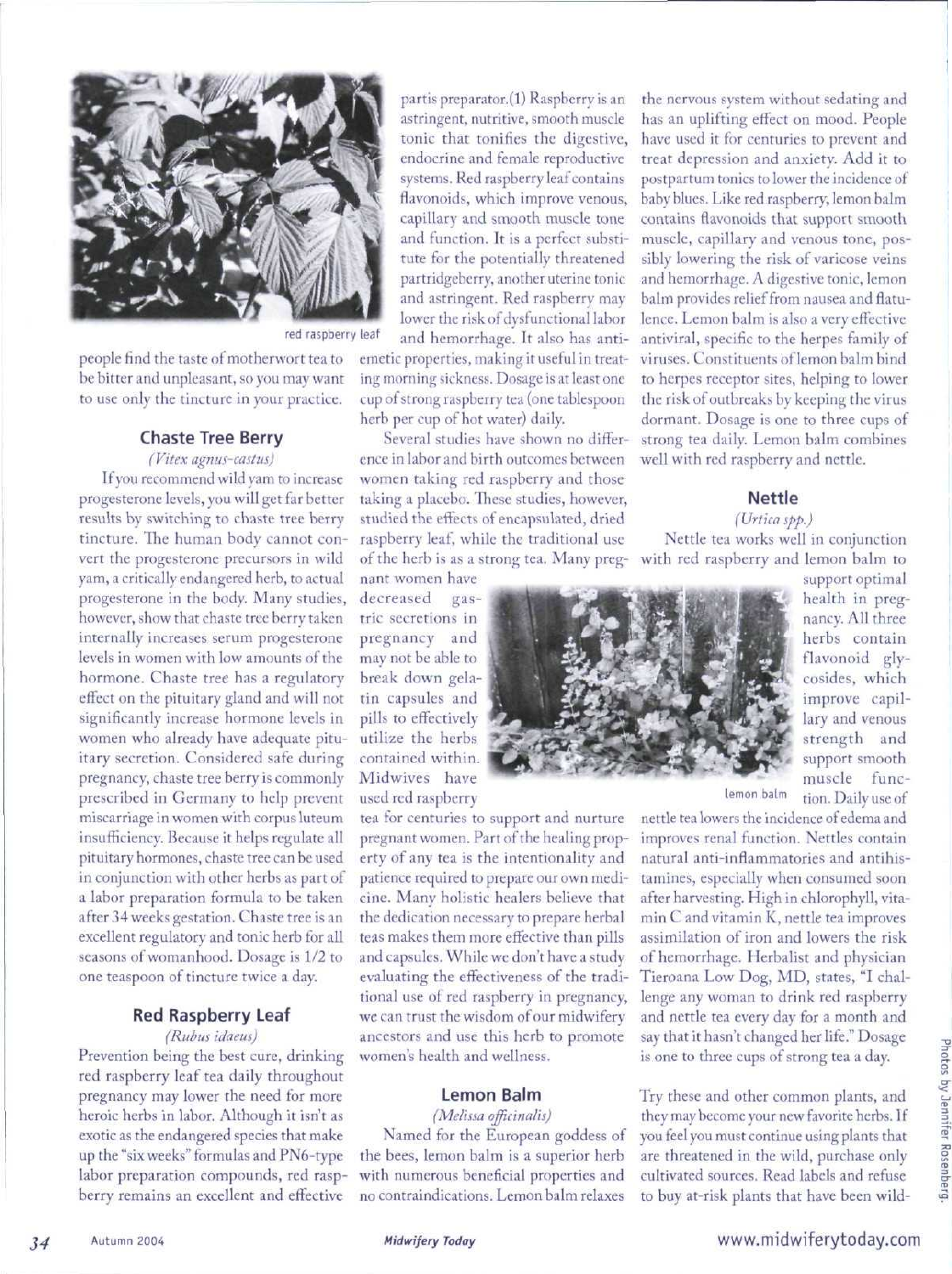crafted. Let your herb suppliers know you won't buy endangered species and would like organically grown sources of your favorite herbs. If you wild-craft your own plants, carefully watch the impact of your harvesting over the course of several years. Stop gathering plants from populations that fail to recover quickly after harvesting.

If you are a gardener or would like to be, consider growing endangered plants yourself. Encourage your clients to grow their own medicine or to visit your garden. Echinacea and black cohosh are particularly easy to cultivate. Most of the others will do well with care and attention in their native bioregions.

#### Sources for Medicinal Plants and Seeds

Horizon Herbs P.O. Box 69 Willlisms, OR 97544 www. horizonherbs.com

Heirloom Seed Project Landis Valley Museum 2451 Kissel Hill Rd. Lancaster, PA 17601  $(717)569-0401$ 

ForestFarm 990 Tetherow Rd. Williams, OR 97544 (541) 846-7269 www.forestfarm.com

Companion Plants 7247 North Coolville Ridge Road Athens, OH 45701 (740) 592-4643

Sources for Organically Grown Herbs and Extracts Herb Pharm Available at stores or through Horizon Herbs: www.horizonherbs.com.

Pacific Botanicals 4840 Fish Hatchery Road Grants Pass, OR 97527 (541) *A19-7771* www.pacificbotanicals.com ing relationships with living plants is much more healing and beneficial than consuming the harvested, dried parts of a plant of which one has only intellectual knowledge. If you are ready for radical action, consider using only medicinal herbs you have grown yourself at some point or have observed in the wild through a full growth cycle. We don't need scientific studies to tell us that cultivating and spending time with plants as they sprout, bud, blossom, fruit and die back is healing. We have the gardeners, a group larger and hopefully someday more powerful than the American Medical Association, to attest to this.

It all of us who love and value the healing properties of herbs commit to working for the survival of our endangered midwifery allies, we will protect a future world where our pregnant granddaughters can walk in the woods to visit the blue and black cohosh.

 $\Box$  Mary Lou Singleton is a mother, midwife and herbalist who lives and practices

Many people have found that develop- in Albuquerque, New Mexico. Mary Lou is also a certified Permaculture designer and teacher with a passion for helping families live healthier, more sustainable lives. She welcomes feedback and collaboration and can be reached at (505) 344-1939 or aural@swcp.com.

#### **Notes;**

1. Many midwives in my region recommend herhal preparations at 34 to 36 weeks to prepare the uterus tor labor. PN6 is one brand of partis prep formula that contains blue and black cohosh, partridgeberry and other threatened herbs.

#### References:

- Buhner, Stephen Harrod. (2002). The Lost Language of Plants. White Rivet Junction, VT: Chelsea Green Publishing, Gladstar, Rosemary, ed. (2000). Planting the Future: Saving Our
- Medicinal Herbs. Rochester. VT: Healing Arts Press. Mills, Simon and Kerry Bone. (2000). Principles and Practice
- of Phytotherapy. London: Churchill Livingstone. Mcerman, Daniel E. {199B]. Native American Ethnobotany.
- Portland, OR: Timber Press.
- Moore, Michael. {19S9). Medicinal Plants of the Desert and Canyor} West. Santa Fe, NM: Museum of New Mexico Press. Moore, Michael. (1979). Medicinal Plants of the Mountain
- West. Santa Fe, NM: Museum of New Mexico Press.



www.midwiferytoday.com **Midwifery Today** Midwifery Today 7004 755